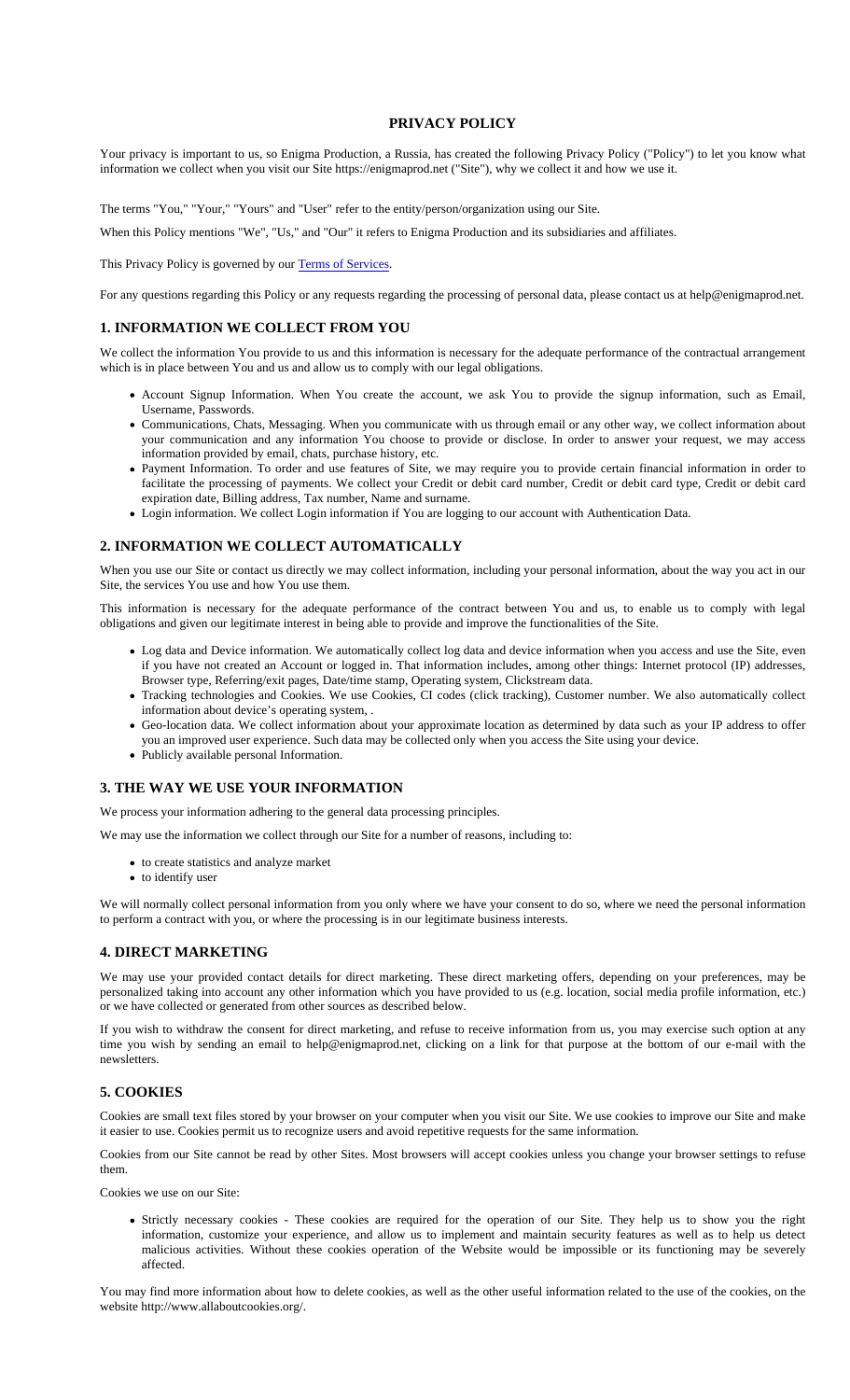#### 6. INFORMATION FROM MINORS

This site and our Services are not intended for or directed to persons under the age of 18. We do not knowingly collect or ask information from minors. We do not knowingly allow minors to use our Site or Services.

We will delete any information we discover is collected from a minor. Please contact us using the contact details below if you believe might have information about a minor.

# 7. SENSITIVE INFORMATION

We do not collect sensitive information such as political opinions, religious or philosophical beliefs, racial or ethnic origin, genetic da biometric data, health data or data related a sexual orientation.

Please do not send, upload, or provide us any sensitive data and contact us using the contact details below if you believe that we migh such information. We have a right to delete any information we believe it might contain sensitive data.

#### 8. PAYMENT INFORMATION

To order and use our services we may require you to provide certain financial information to facilitate the processing of payments. We not store or collect your payment card details. That information is provided directly to our third-party payment processors whose us your Personal information is governed by their Privacy Policy. All payment data is stored by . You may find their privacy policy link(s) here: .

# 9. THIRD PARTY LINKS

Our Site may have links to other websites. Please review their privacy policies to learn more about how they collect and use your pers data, because we do not control their policies and personal data processing practices.

# 10. RETENTION

We retain your personal information to provide services to you and as otherwise necessary to comply with our legal obligation, res disputes, and enforce our agreements.

We will retain your personal information not longer than you keep your account, unless we are otherwise required by law or regulation retain your personal information longer.

If you would like to stop us using your personal information, you shall request that we erase your personal information and close y Account. Please note that even after deletion of your account we may keep some of your information for tax, legal reporting and aud obligations.

# 11. SECURITY

We have implemented security measures designed to protect the personal information you share with us, including physical, electronic procedural measures. Among other things, we regularly monitor our systems for possible vulnerabilities and attacks.

Regardless of the measures and efforts taken by us, the transmission of information via internet, email or text message is not comp secure. We do not guarantee the absolute protection and security of your personal information or any other User Content you up publish or otherwise share with us or anyone else.

We therefore encourage you to avoid providing us or anyone with any sensitive information of which you believe its disclosure could ca you substantial or irreparable harm.

If you have any questions regarding the security of our Site or Services, you are welcome to contact us at help@enigmaprod.net.

# 12. YOUR RIGHTS

You are entitled to a range of rights regarding the protection of your personal information. Those rights are:

- The right to access the information we have about you. If you wish to access your personal information that we collect, you car so at any time by contacting us using the contact details provided below.
- The right to rectify inaccurate information about you. You can correct, update or request deletion of your personal information contacting us using the contact details provided below.
- . The right to object the processing. When we rely on your consent to process your personal information, you may withdraw cons at any time by contacting us using the contact details provided below. This will not affect the lawfulness of processing prior to t withdrawal of your consent.
- The right to lodge a complaint. You can raise questions or complaints to the national Data Protection Agency in your country residence in the event where your rights may have been infringed. However, we recommend attempting to reach a pead resolution of the possible dispute by contacting us first.
- The right to erase any data concerning you. You may demand erasure of data without undue delay for legitimate reasons, e.g. v data is no longer necessary for the purposes it was collected, or where the data has been unlawfully processed.

# 13. APPLICATION OF POLICY

This Policy was created with the help of the msHub.io and th[e Privacy Policy](https://termshub.io/privacy-policy?utm_source=referral&utm_medium=generated_documents&utm_campaign=referral_documents&utm_content=pp_th_text) Generator and applies only to the services offered by our Company. Our Policy does not apply to services offered by other companies or individuals, including products or sites that may be displayed to you in search results, sites that may include our services or other sites linked from our Site or Services.

#### 14. AMENDMENTS

Our Policy may change from time to time. We will post any Policy changes on our Site and, if the changes are significant, we may cons providing a more explicit notice (including, for certain services, email notification of Policy changes).

# 15. ACCEPTANCE OF THIS POLICY

We assume that all Users of this Site have carefully read this document and agree to its contents. If someone does not agree with this I they should refrain from using our Site. We reserve the right to change our Policy at any time and inform by using the way as indicate Section 14. Continued use of this Site implies acceptance of the revised Policy.